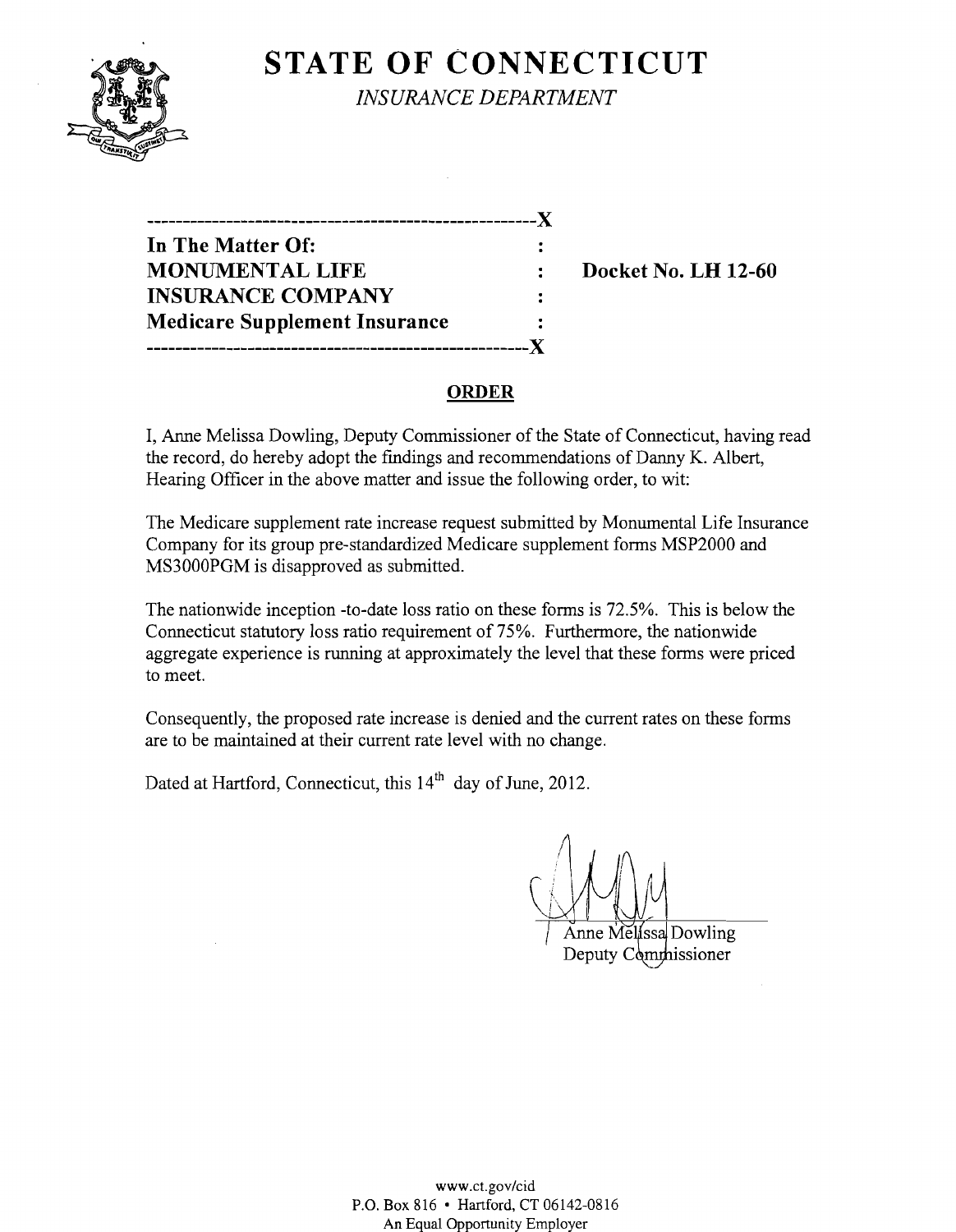

**STATE OF CONNECTICUT** *INSURANCE DEPARTMENT* 

| -----------------------              |  |
|--------------------------------------|--|
| In The Matter Of:                    |  |
| <b>MONUMENTAL LIFE</b>               |  |
| <b>INSURANCE COMPANY</b>             |  |
| <b>Medicare Supplement Insurance</b> |  |
|                                      |  |

**Docket No. LH 12-60** 

## **PROPOSED FINAL DECISION**

# 1. **INTRODUCTION**

The Insurance Commissioner of the State of Connecticut is empowered to review rates charged for individual and group Medicare supplement policies sold to any resident of this State who is eligible for Medicare. The source for this regulatory authority is contained in Chapter 700c and Section 38a-495a of the Connecticut General Statutes.

After due notice a hearing was held at the Insurance Department in Hartford on June 6, 2012, to consider whether or not the rate increase requested by Monumental Life Insurance Company on its group pre-standardized Medicare supplement business should be approved.

No members from the general public attended the hearing.

No representatives from Monumental Life Insurance Company attended the hearing.

The hearing was conducted in accordance with the requirements of Section 38a-474, Connecticut General Statutes, the Unifonn Administrative Procedures Act, Chapter 54 of the Connecticut General Statutes, and the Insurance Department Rules of Practice, Section 38a-8-1 et seq. of the Regulations of Connecticut State Agencies.

A Medicare supplement (or Medigap) policy is a private health insurance policy sold on an individual or group basis which provides benefits that are additional to the benefits provided by Medicare. For many years Medicare supplement policies have been highly regulated under both state and federal law to protect the interests of persons eligible for Medicare who depend on these policies to provide additional coverage for the costs of health care.

Effective December 1,2005, Connecticut amended its program of standardized Medicare supplement policies in accordance with Section 38a-495a of the Connecticut General Statutes, and Sections 38a-495a-1 through 38a-495a-21 of the Regulations of Connecticut Agencies. This program, which confonns to federal requirements, provides that all insurers offering Medicare supplement policies for sale in the state must offer the basic "core" package of benefits known as Plan A. Insurers may also offer anyone or more of eleven other plans (Plans B through L).

> www.ct.gov/cid P.O. Box 816 • Hartford, CT 06142-0816 An Equal Opportunity Employer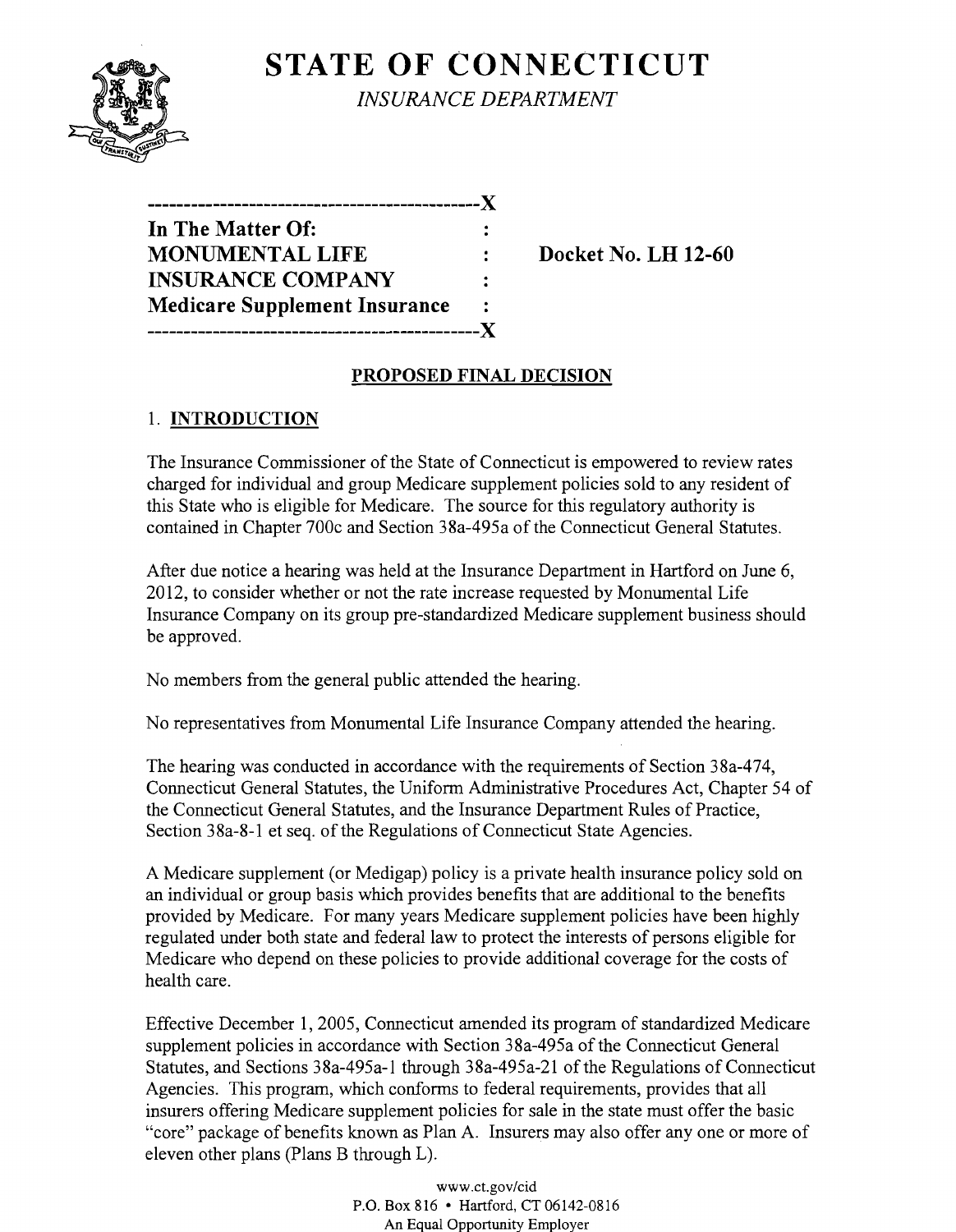Effective January 1,2006, in accordance with Section 38a-495c of the Connecticut General Statutes (as amended by Public Act 05-20) premiums for all Medicare supplement policies in the state must use community rating. Rates for Plans A through L must be computed without regard to age, gender, previous claims history or the medical condition of any person covered by a Medicare supplement policy or certificate.

The statute provides that coverage under Plan A through L may not be denied on the basis of age, gender, previous claims history or the medical condition of any covered person. Insurers may exclude benefits for losses incurred within six months from the effective date of coverage based on a pre-existing condition.

Effective October 1, 1998, carriers that offer Plan B or Plan C must make these plans as well as Plan A, available to all persons eligible for Medicare by reason of disability.

Insurers must also make the necessary arrangements to receive notice of all claims paid by Medicare for their insureds so that supplemental benefits can be computed and paid without requiring insureds to file claim forms for such benefits. This process of direct notice and automatic claims payment is commonly referred to as "piggybacking" or "crossover".

Sections 38a-495 and 38a-522 ofthe Connecticut General Statutes, and Section 38a-495a-10 of the Regulations of Connecticut Agencies, state that individual and group Medicare supplement policies must have anticipated loss ratios of 65% and 75%, respectively. Under Sections 38a-495-7 and 38a-495a-10 of the Regulations of Connecticut Agencies, filings for rate increases must demonstrate that actual and expected losses in relation to premiums meet these standards, and anticipated loss ratios for the entire future period for which the requested premiums are calculated to provide coverage must be expected to equal or exceed the appropriate loss ratio standard.

Section 38a-473 of the Connecticut General Statutes provides that no insurer may incorporate in its rates for Medicare supplement policies factors for expenses that exceed 150% of the average expense ratio for that insurer's entire written premium for all lines of health insurance for the previous calendar year.

### II. **FINDING OF FACT**

After reviewing the exhibits entered into the record of this proceeding, and utilizing the experience, technical competence and specialized knowledge of the Insurance Department, the undersigned makes the following findings of fact:

- 1. Monumental Life Insurance Company has requested a 4% rate increase on its group pre-standardized Medicare supplement policies for forms MSP2000 and MS3000PGM.
- 2. As of  $12/31/11$  there were 7 policies in-force in Connecticut and 1,477 nationwide.
- 3. The last rate increase approved for these policies was in June of 2011 and resulted in an increase of 10.0%.
- 4. These forms had been mass marketed.